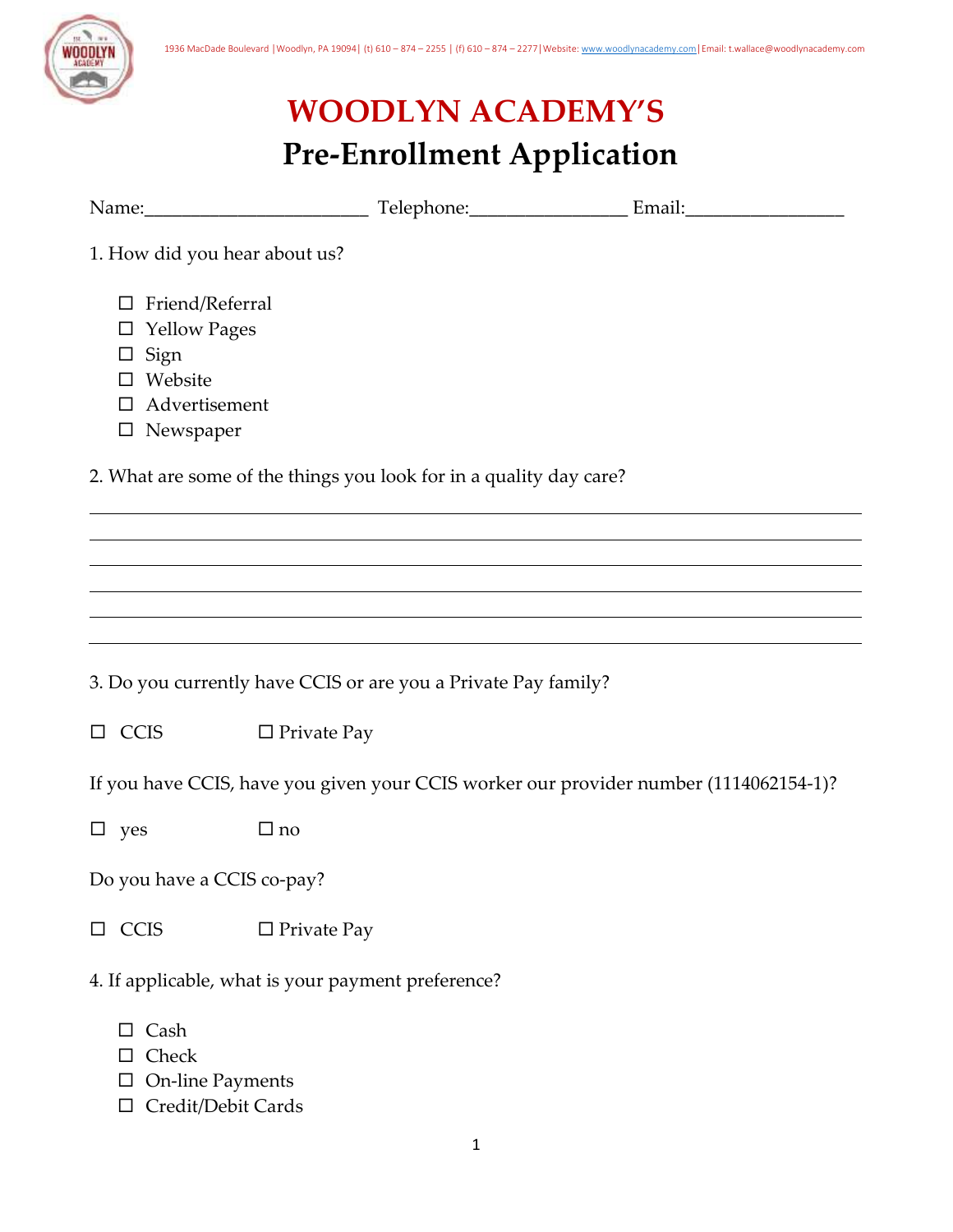

## 5. How many children are you interested in enrolling?

|                                      | 0. Trow many children are you interested in emounts. |
|--------------------------------------|------------------------------------------------------|
| (Name, age, date of birth)           |                                                      |
| 1.                                   |                                                      |
| $\overline{2}$ .                     |                                                      |
| $\overline{3}$ .                     |                                                      |
| 4.                                   |                                                      |
| $\overline{5}$ .                     |                                                      |
|                                      | 6. Are any of the children school age?               |
| $\Box$<br>yes                        | $\square$ no                                         |
| If so, what school's do they attend? |                                                      |
|                                      |                                                      |

| J.  |  |
|-----|--|
| . . |  |
|     |  |

7. Do you need full time or part-time care?

|  | $\Box$ full-time | $\square$ part-time |
|--|------------------|---------------------|
|--|------------------|---------------------|

8. Will your child/ren need transportation?

| E | <b>VAS</b> |  | $\sqcup$ no |
|---|------------|--|-------------|
|---|------------|--|-------------|

Please specify:

9. Has your child/ren ever attended day care? If, so why did they leave?

| $\square$ yes | $\Box$ no |
|---------------|-----------|
|               |           |
|               |           |